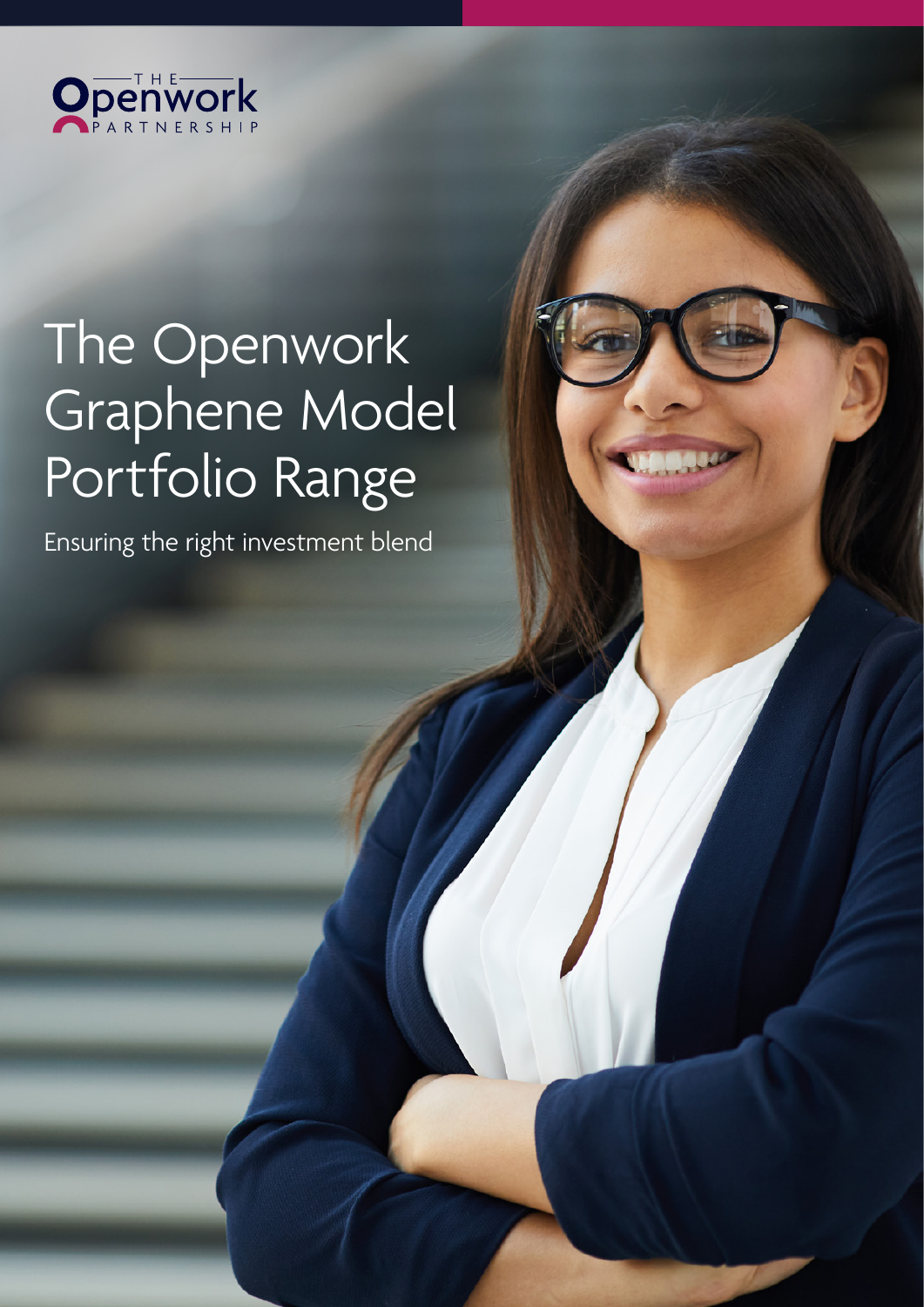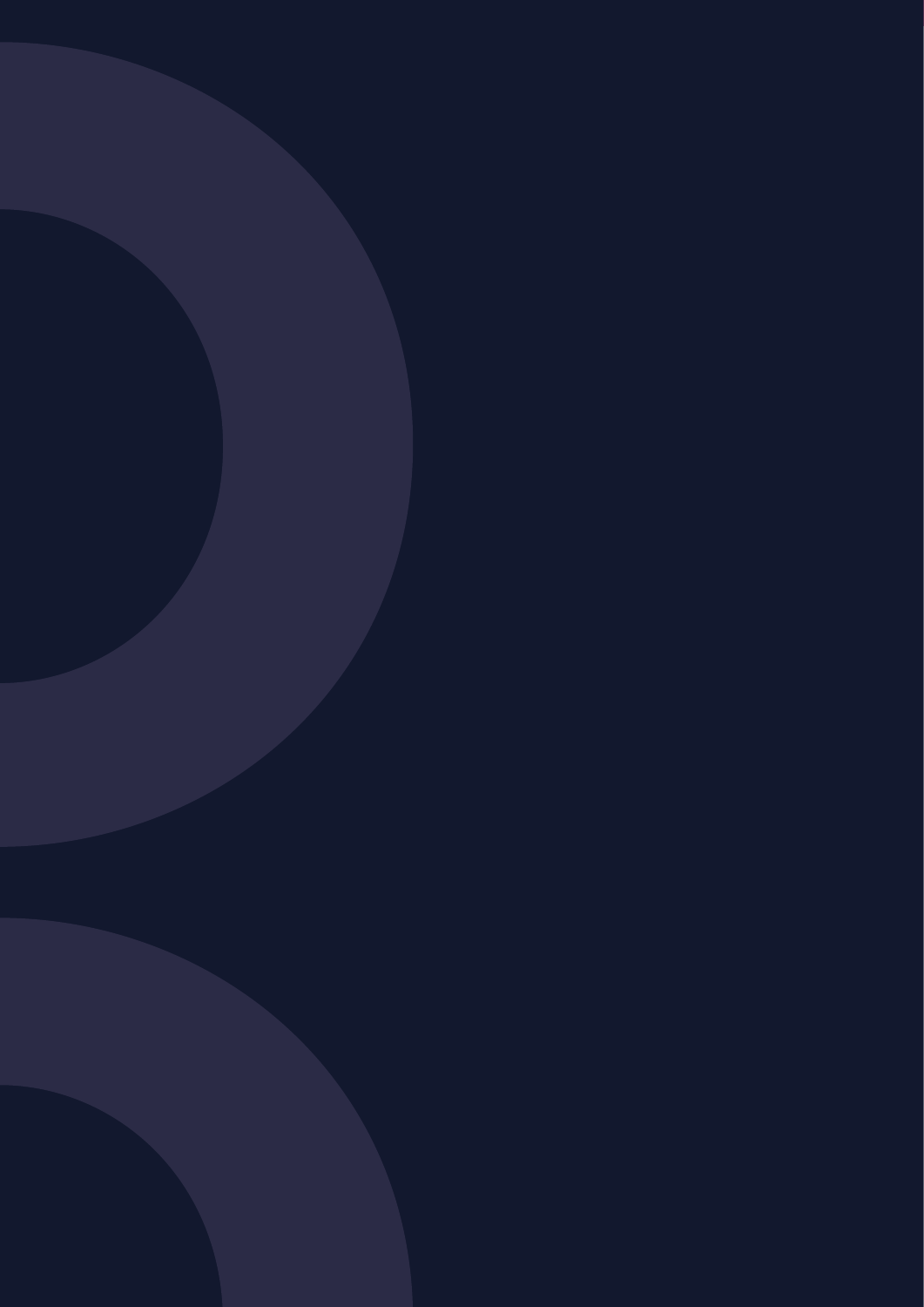## Ensuring the right investment blend

The Openwork Graphene Model Portfolios represent one of our most powerful investment solutions, offering the choice of three different series of portfolios, each designed to match the risk and reward expectations of different types of investor, from defensive to adventurous.

Each portfolio has been developed to ensure that investors can access the most important components of any investment portfolio in an appropriate way, giving exposure to UK and overseas equities as well as company and government bonds and other asset classes.

The range currently consists of three series of portfolios, Openwork Graphene  $C_{\text{p}}$ ,  $C_{\text{2}}$  and  $C_{\text{3}}$ . The main difference being that  $\mathsf{C}_\mathfrak{z}$  and  $\mathsf{C}_\mathfrak{z}$  provide access to a larger range of managers with a strong historical track record and particular specialism in smaller geographical areas.

#### **Omnis Investments**

Each portfolio comprises a selection from our 'own-label' range - selected on our behalf by our associated company, the specialist investment management firm Omnis.

Crucially, the funds in the Omnis range are managed by a specially-selected expert fund management group, each able to demonstrate long periods of skill and fund management performance in their particular specialism, as shown here:

| Investment<br><b>Managers</b>             | <b>AXA Investment Management</b><br>• Omnis Short Dated Bond Fund                                                                                           |
|-------------------------------------------|-------------------------------------------------------------------------------------------------------------------------------------------------------------|
| <b>BARINGS</b>                            | <b>Barings Asset Management</b><br>· Omnis European Equity Opportunities Fund                                                                               |
| <b>COLUMBIA</b><br>THREADNEEDLE           | Columbia Threadneedle Investments<br>· Omnis UK Gilt Fund<br>• Omnis Sterling Corporate Bond Fund                                                           |
| <b>Federated =<br/>Hermes</b>             | <b>Federated Hermes</b><br>• Omnis Absolute Return Bond Fund                                                                                                |
| <b>Fidelity</b>                           | <b>Fidelity International</b><br>· Omnis European Equity Leaders Fund<br>· Omnis Global Emerging Markets Equity Leaders Fund<br>· Omnis Strategic Bond Fund |
| <b>FRANKLIN</b><br><b>TEMPLETON</b>       | Franklin Templeton Investments<br>• Omnis UK Smaller Companies Fund<br>· Omnis UK All Companies Fund                                                        |
| <b>FULCRUM</b>                            | <b>Fulcrum Asset Management</b><br>· Omnis Diversified Returns Fund                                                                                         |
| <b>JUPITER</b>                            | <b>Jupiter Asset Management</b><br>• Omnis Income and Growth Fund                                                                                           |
| <b>Schroders</b>                          | <b>Schroders Investment Management</b><br>• Omnis Japanese Equity Fund                                                                                      |
| SOMERSET<br><b>CAPITAL MANAGEMENT LLP</b> | <b>Somerset Capital Management</b><br>· Omnis Global Emerging Markets Equity Opportunities Fund                                                             |
| T.RowePrice*<br>INVEST WITH CONFIDENCE    | <b>T. Rowe Price</b><br>• Omnis US Equity Leaders Fund<br>· Omnis US Smaller Companies Fund                                                                 |
| <b>Veritas</b><br>— Asset<br>Management   | <b>Veritas Asset Management LLP</b><br>· Omnis Asia Pacific (ex-Japan) Equity Fund                                                                          |
| <b>WESTERNASSET</b>                       | <b>Western Asset Managment</b><br>· Omnis Global Bond Fund                                                                                                  |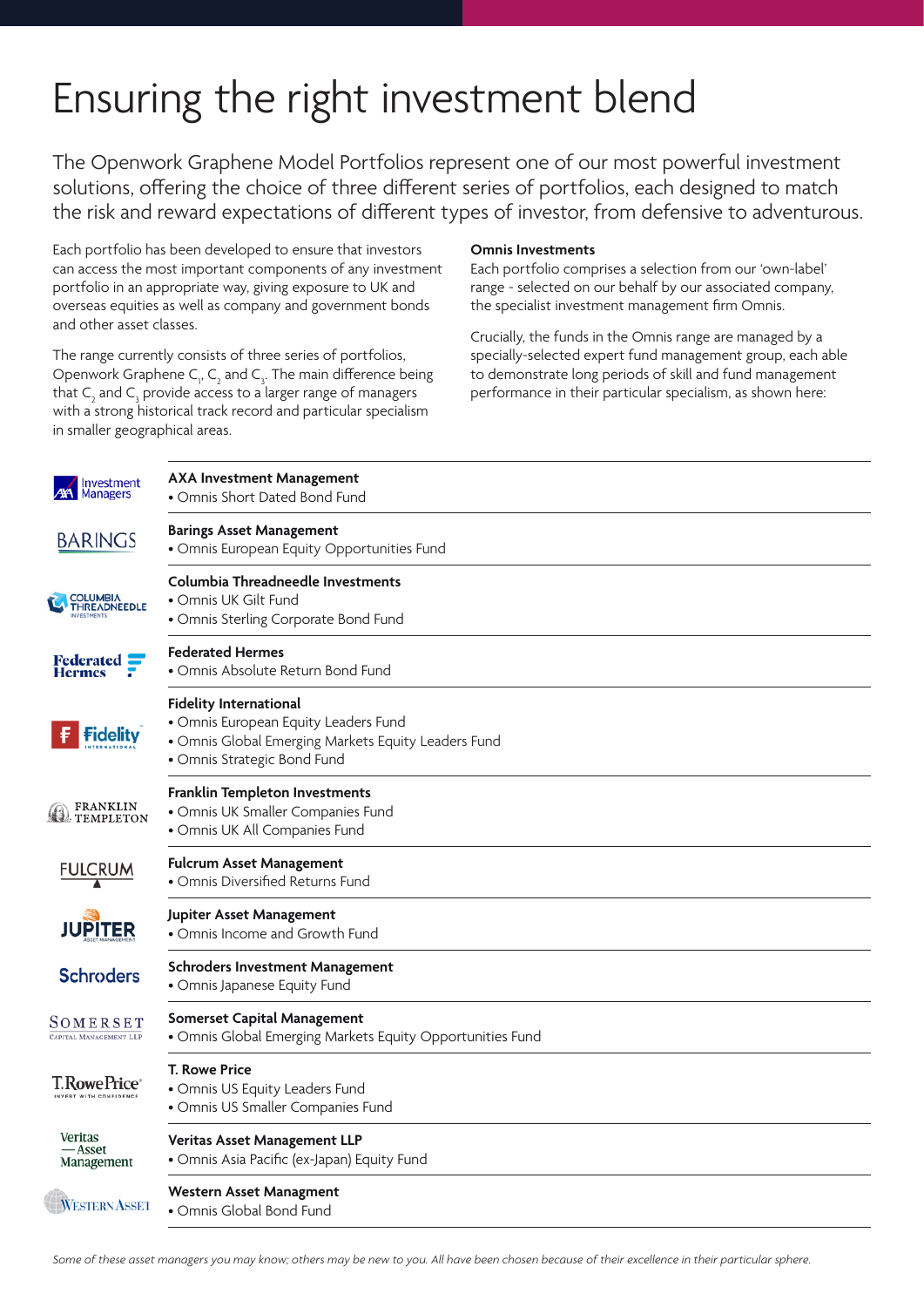### Strategic asset allocation

You can see below how the funds are blended within the defensive,  $\mathsf{C}_{_{\mathsf{I}}},\mathsf{C}_{_{\mathsf{2}}}$  and  $\mathsf{C}_{_{\mathsf{3}}}$  ranges and matched against your specific view of risk and reward:



The key to the blend is ensuring it remains appropriate to your risk level. This is done automatically through a regular rebalancing process, to ensure that you will always hold your combination of funds in the proportions that meet your acceptable level of risk.

The portfolios have also been specifically designed to be held either individually or together, if you and your adviser think that is appropriate. Either way, you can be confident that your investments are set up to meet your view of the risk you are prepared to take.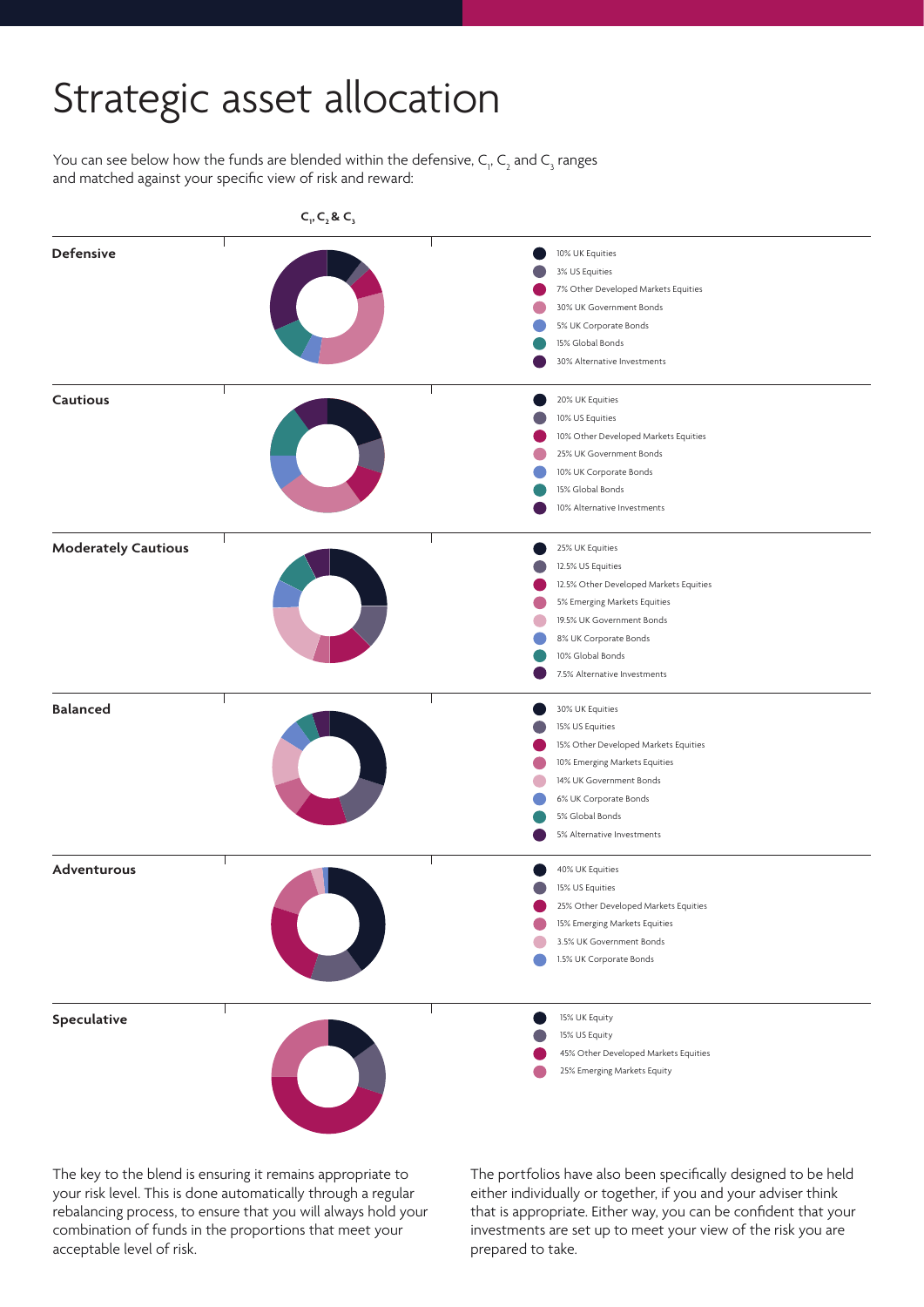### **The Omnis Investment Committee – working on your behalf**

Striving to find some of the best managers available and holding their performance to account is the Omnis Investment Performance and Risk Committee's key task.

Its team of investment professionals has responsibility for ensuring that each manager delivers the performance that is expected of them. If they fail to do so over a period of time, Omnis has the right to seek an alternative manager and can make such a change without any administrative burden on you or your adviser.

The Committee meets monthly to assess each fund's performance, to ensure that any risks taken by the manager are within agreed parameters and that the funds are delivering to expectations. Although it reviews every fund in the range every time it meets, the Committee formally meets with each manager every year.

#### **Meeting your investment needs**

This strong oversight is a vital component of Openwork's investment solutions. Combining the skills and strengths of Openwork and Omnis means that the Openwork Graphene Model Portfolios provide a highly-distinctive and rigorouslymanaged way to meet your investment needs.

You can find out more about each of these individual funds by asking your adviser. The Omnis website also has full fund information, including regular fund manager videos outlining performance and outlook (www.omnisinvestments.com).

*Funds are bought and sold automatically in order to rebalance the portfolios. If you are investing in a Platform Investment Account and make a gain as a result of rebalancing, you might be liable for Capital Gains Tax (CGT). Details should be included in your tax return if your total gains in the tax year exceed the annual CGT allowance.*

*Past performance is no guide to future performance and may not be repeated. The value of your investments can fall as well as rise so you could get back less than you invested.*

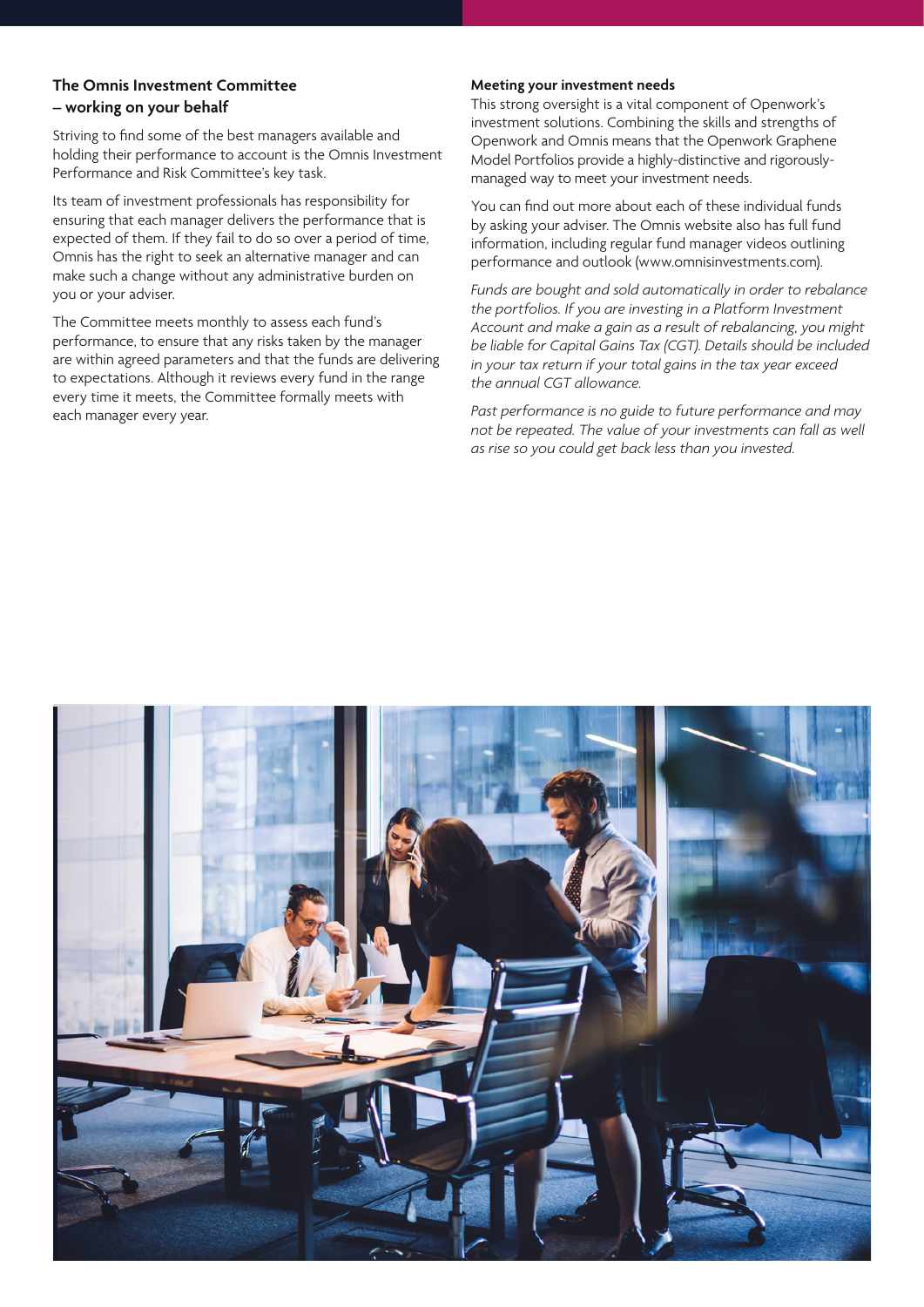### Investment managers



**WESTERN ASSET** 

The Authorised Corporate Director of the Omnis Managed Investments ICVC and the Omnis Portfolio Investments ICVC is Omnis Investments Limited which is authorised and regulated by the Financial Conduct Authority, Registered Office: Washington House, Lydiard Fields, Swindon, SN5 8UB. www.omnisinvestments.com

As the Authorised Corporate Director of the funds, Omnis Investments Limited is paid an annual management charge from the funds. This charge is part of the Ongoing Charges Figure disclosed in the Key Investor Information Document.

Omnis Investments Limited is not able to provide advice. Omnis Investments Limited is registered in England and Wales under registration number 06582314. Registered Office: Washington House, Lydiard Fields, Swindon, Wiltshire, SN5 8UB. www.omnisinvestments.com

The Openwork Partnership is a trading style of Openwork Limited.

Openwork Limited is authorised and regulated by the Financial Conduct Authority. Registered in England 4399725. Washington House, Lydiard Fields, Swindon, SN5 8UB. Telephone 0370 608 2550. www.theopenworkpartnership.com